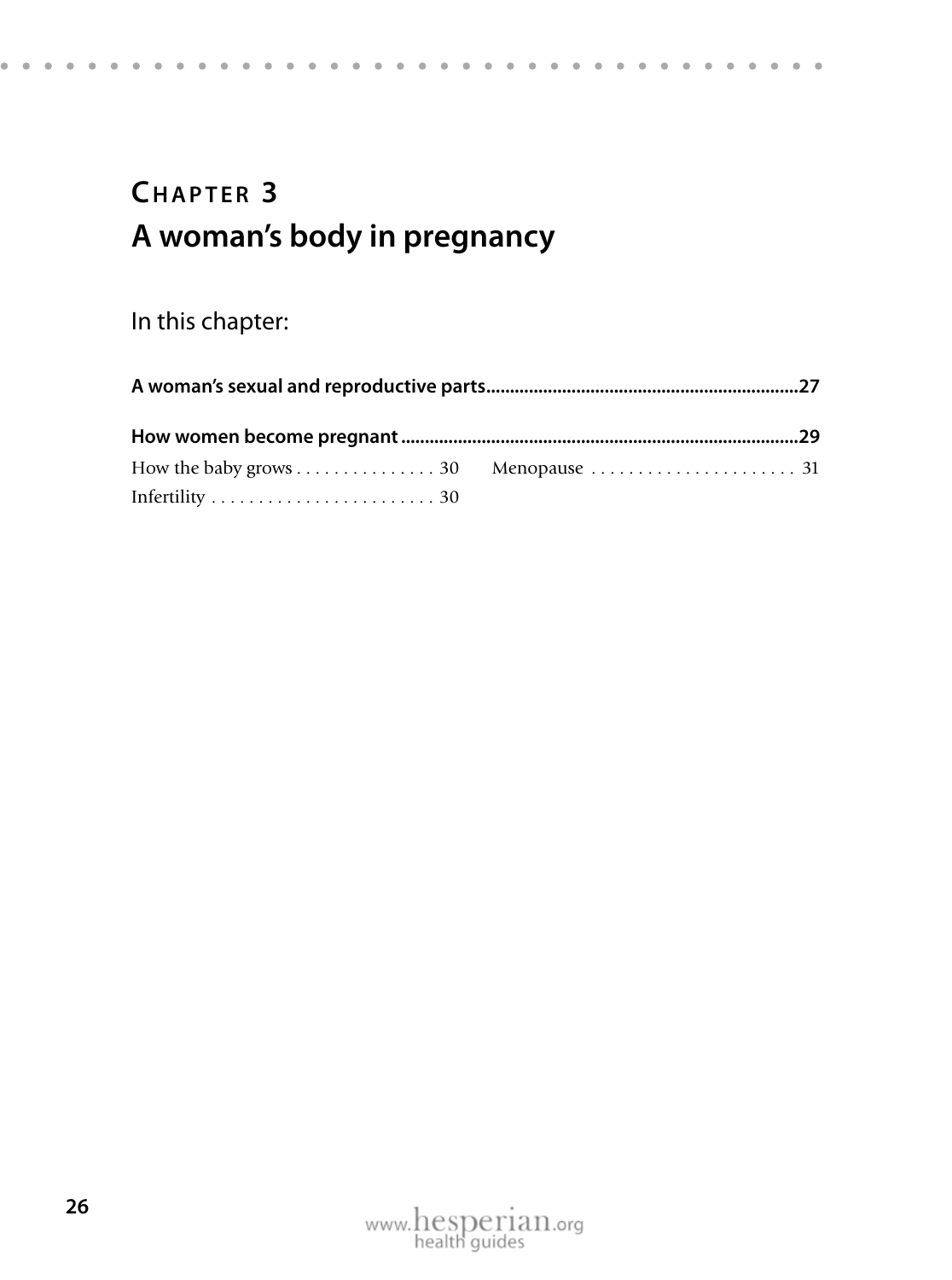

In this chapter, we describe the parts of a woman's body that are most affected by sex, pregnancy, and birth. We call these parts sexual or reproductive parts. We also explain how pregnancy happens, and how a woman's body changes during pregnancy.

#### A woman's sexual and reproductive parts



pelvis

bone

During birth, the baby passes through the hole to get out.

www.hesperian.org health guides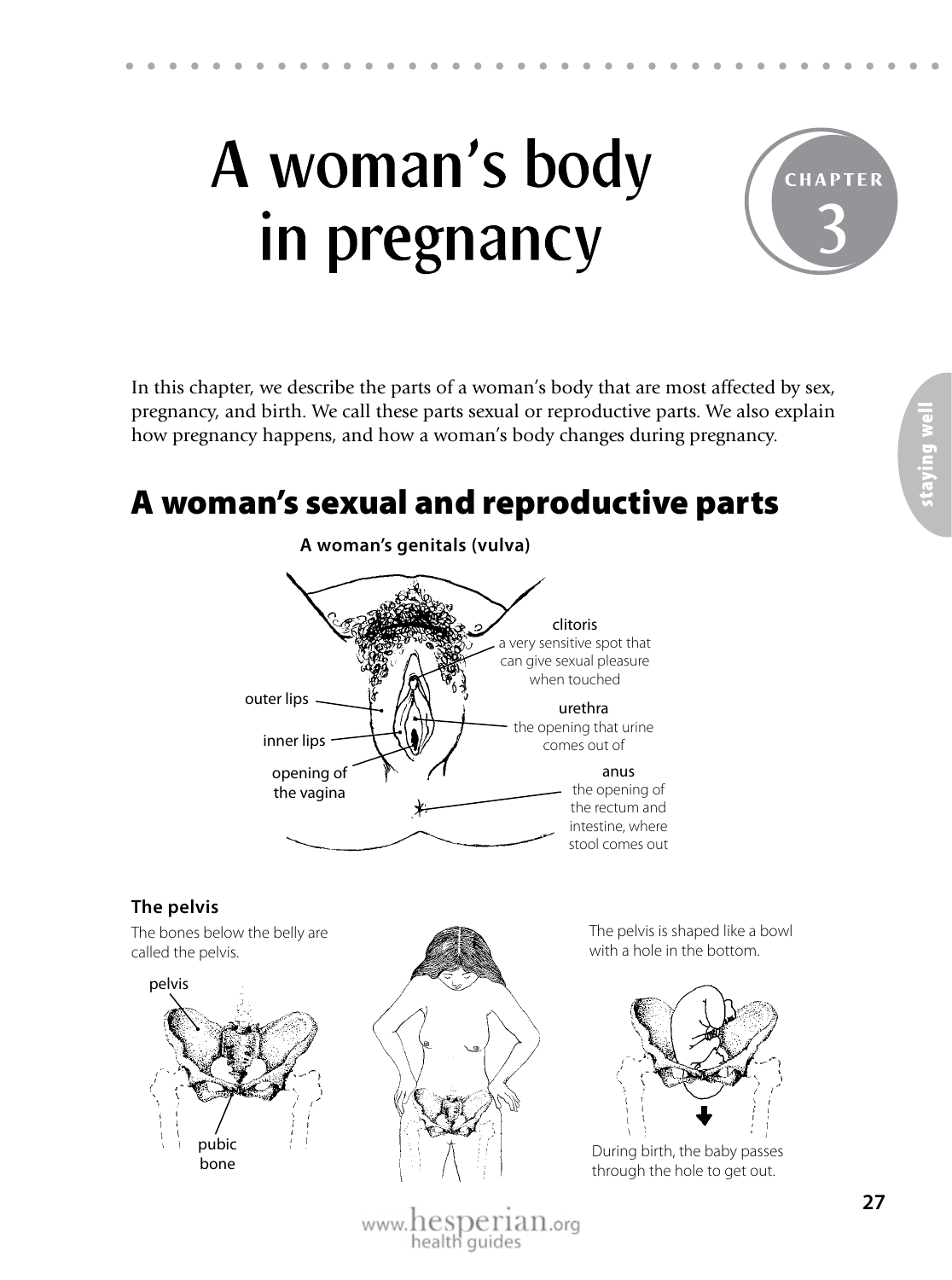

**28**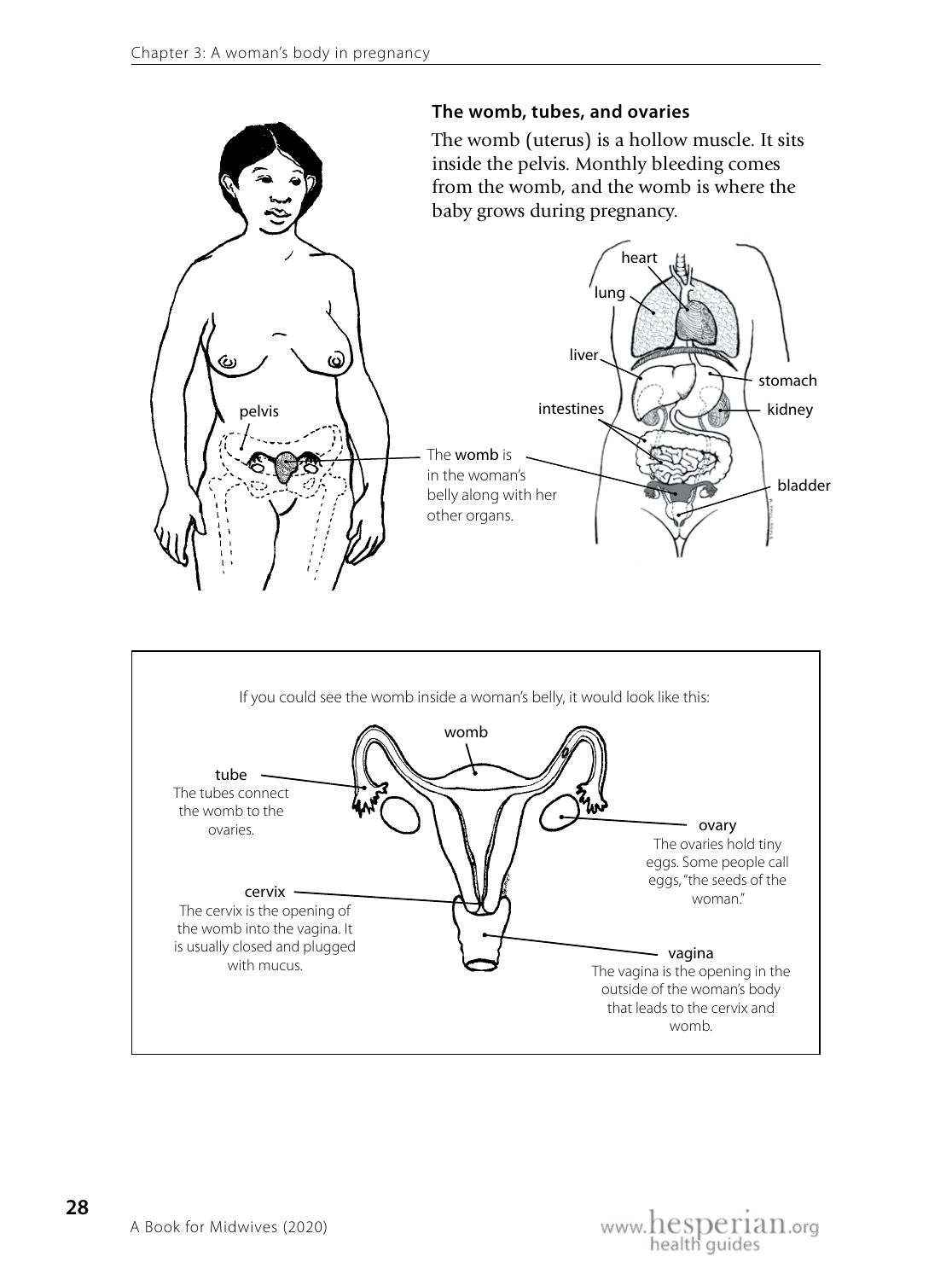## How women become pregnant

About once a month, a woman's ovary releases a tiny egg. The egg moves down the tube and into the womb.

Men make tiny cells called sperm inside of their testicles. When a man ejaculates (comes), a fluid called semen comes out of his penis. Millions of sperm cells come out in that fluid.



If a man ejaculates inside a woman's vagina during sexual intercourse, his sperm cells can travel through her vagina, through her womb, and into her tubes.

If the woman and man have sexual intercourse near the time of the month that the woman's egg is moving down her tube, one of the man's sperm cells may meet her egg. The egg may then plant itself in the lining of the womb. If this happens, the woman becomes pregnant.



Every month that the woman does not become pregnant, the bloody lining of her womb comes out about 2 weeks after she releases the egg. We call this monthly bleeding, or menstruation.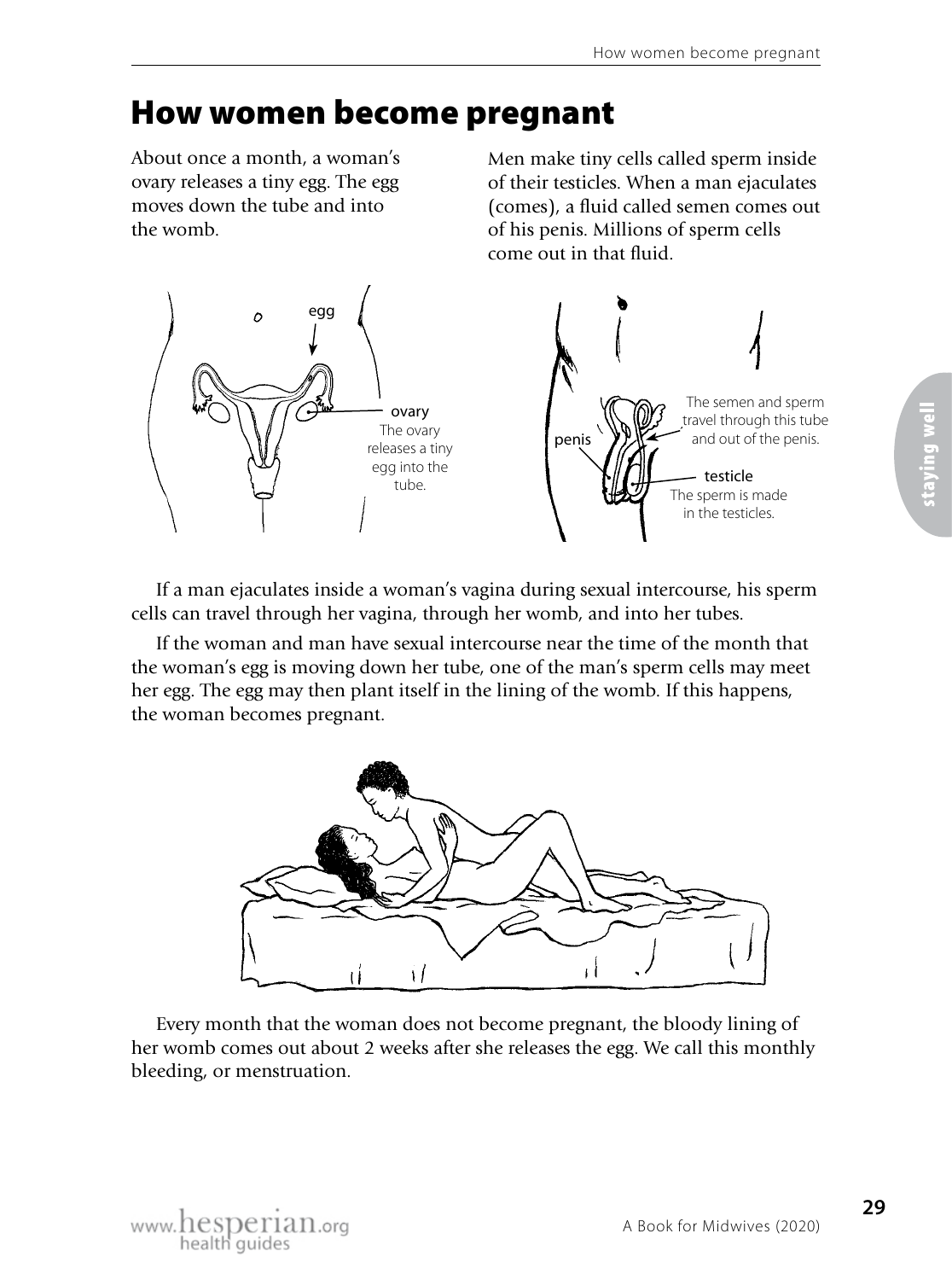#### **How the baby grows**

After a sperm and egg join inside a woman's womb, they combine to become one group of cells that multiply and grow into a baby.

The mother's blood contains oxygen from the air she breathes and nutrition from the food she eats. Her blood then passes oxygen and nutrition to the baby through the cord and placenta.

During the first 3 months of pregnancy, it is hard to see much happening from the outside. But inside the womb, the baby is forming organs, bones, and other body parts. During these early months, it is especially important that a pregnant

woman avoid poisonous chemicals, unnecessary medicines, and alcohol, which can all harm the developing baby. As the baby grows, so does the womb. The mother can see her belly growing and can feel the womb by putting a hand on her belly.



When a woman is about 5 months pregnant, she can feel the top of her womb at her bellybutton.

> When a woman is 9 months pregnant, she can feel the top of her womb just below her ribs.





Inside the womb, the baby floats in a bag of fluid called amniotic fluid (the bag of waters). The baby is connected to the placenta (afterbirth) by a cord, and the placenta is attached to the inside of the mother's womb.

# **Infertility**

When a person has difficulty having a child, he or she is infertile. For a couple that wants to have children, infertility can bring sadness, anger, or shame.

Often the woman is blamed when she does not become pregnant. Even if the couple gets medical help, many doctors will check only the woman for fertility problems. But often the man is the one who is infertile. Neither men nor women should be blamed for infertility. And both need support during this difficult time.